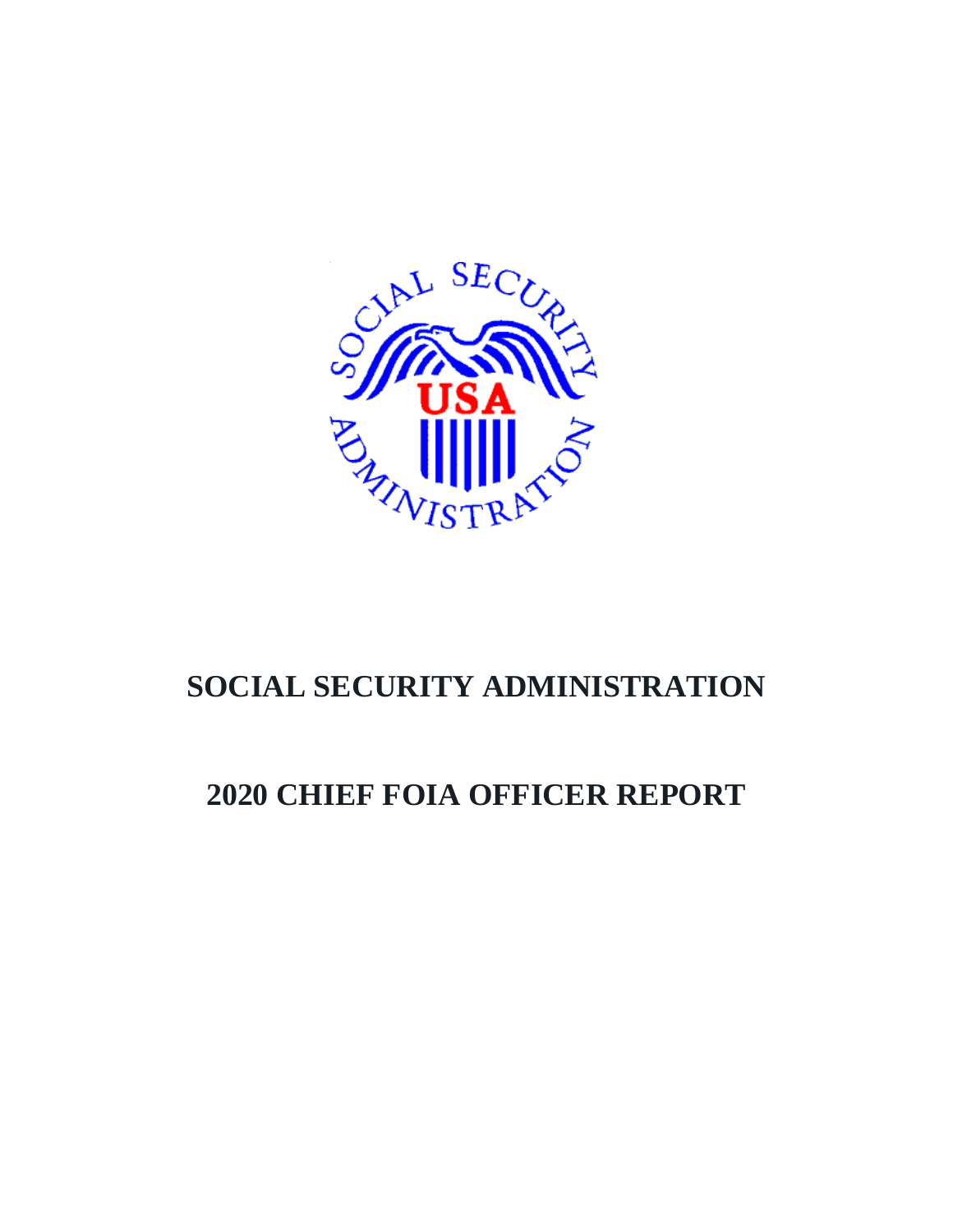# **2020 Chief FOIA Officer Report Social Security Administration**

## **Section I: Steps Taken to Apply the Presumption of Openness**

The guiding principle underlying DOJ's [FOIA Guidelines](http://justice.gov/ag/foia-memo-march2009.pdf) is the presumption of openness.

Please answer the following questions in order to describe the steps your agency has taken to ensure that the presumption of openness is being applied to all decisions involving the FOIA. You may also include any additional information that illustrates how your agency is working to apply the presumption of openness.

## **A. FOIA Leadership**

1. The FOIA requires each agency to designate a Chief FOIA Officer who is a senior official at least at the Assistant Secretary or equivalent level. Is your Chief FOIA Officer at or above this level?

#### **Yes**

2. Please provide the name and title of your agency's Chief FOIA Officer.

**Royce Min General Counsel Social Security Administration**

## **B. FOIA Training:**

3. Did your FOIA professionals or the personnel at your agency who have FOIA responsibilities attend any FOIA training or conference during the reporting period such as that provided by the Department of Justice?

## **Yes**

4. If yes, please provide a brief description of the type of training attended and the topics covered.

 **Monthly FOIA Staff Meetings – Our monthly meetings covered various FOIArelated topics including, but not limited to FOIA appeals, exemptions, recent federal court cases, partial disclosures, FOIA fees and fee-waivers, requirements for**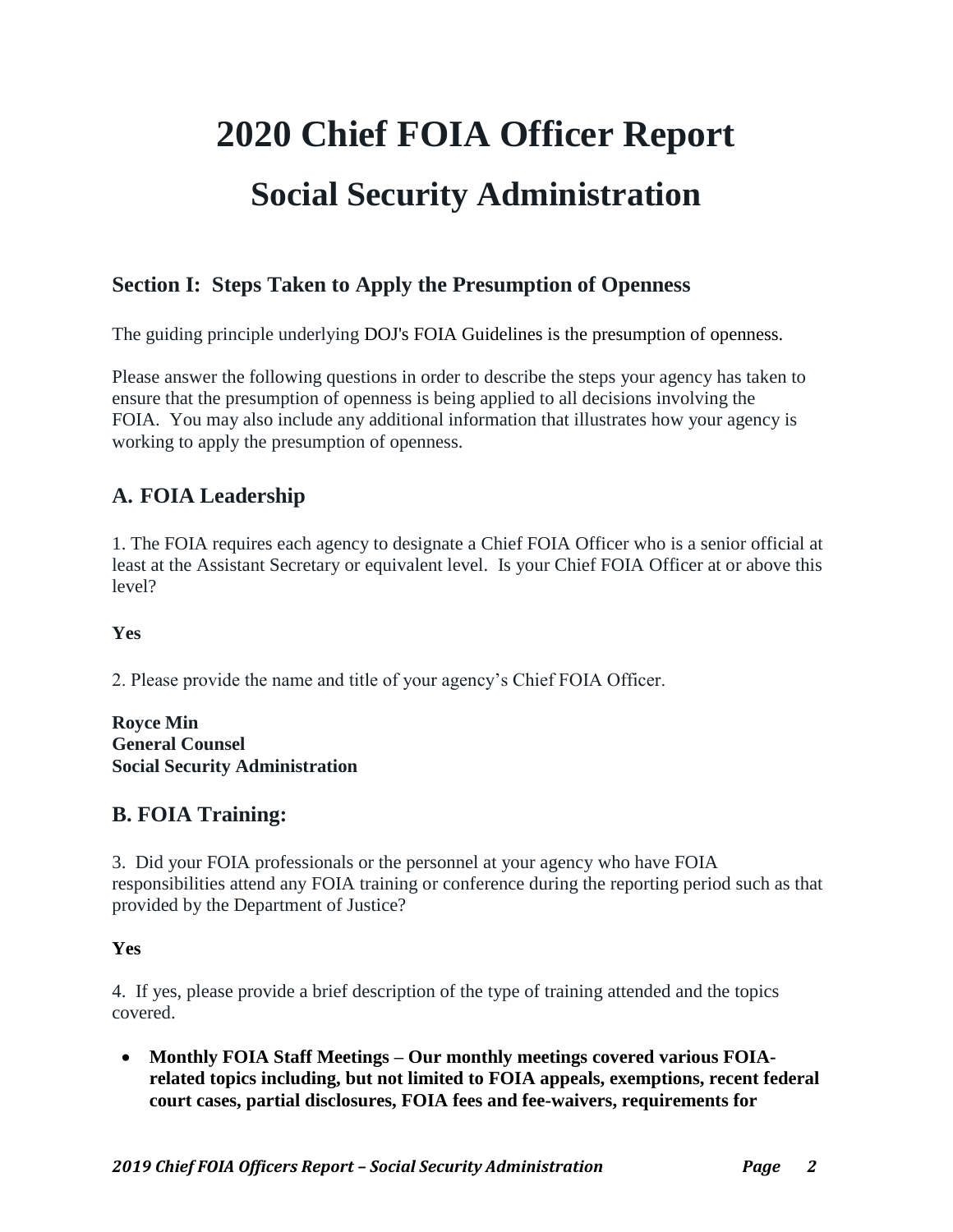**perfected requests under the FOIA (e.g., not enough information to search or too broad), and Office of Government Information Services (OGIS) referrals.**

- **Bi-monthly FOIA/PA coordinator meetings – Discussions included the interface between the FOIA and the PA, FOIA fees, and fee-waivers. We also discuss cases that may be of interest or may become common.**
- **Department of Justice's Freedom of Information Act for Attorneys and Access Professionals class – Includes an overview of the FOIA's procedural requirements and exemptions, workshops on the exemptions, basic principles for processing FOIA requests start to finish, the FOIA's proactive disclosure requirements, and the interface between the FOIA and the Privacy Act.**
- **Department of Justice's Freedom of Information Act (FOIA) Training for Federal Employees – online course**
- **Department of Justice's Freedom of Information Act (FOIA Training for FOIA Professionals – online course**
- **Freedom of Information Act online course**
- **Compliance Short – Privacy and Information Security 2**
- **The American Society of Access Professionals Annual Conference – Included sessions on the exemptions, best practices, and updates from the courts**

5. Provide an estimate of the percentage of your FOIA professionals and staff with FOIA responsibilities who attended substantive FOIA training during this reporting period.

#### **Approximately 95% of our FOIA professionals attended substantive training during this reporting period.**

6. OIP has directed agencies to "take steps to ensure that all of their FOIA professionals attend substantive FOIA training at least once throughout year." If your response to the previous question is that less than 80% of your FOIA professionals attended training, please explain your agency's plan to ensure that all FOIA professionals receive or attend substantive FOIA training during the next reporting year.

**N/A**

## **C. Outreach:**

7. Did your FOIA professionals engage in any outreach or dialogue with the requester community or open government groups regarding your administration of the FOIA?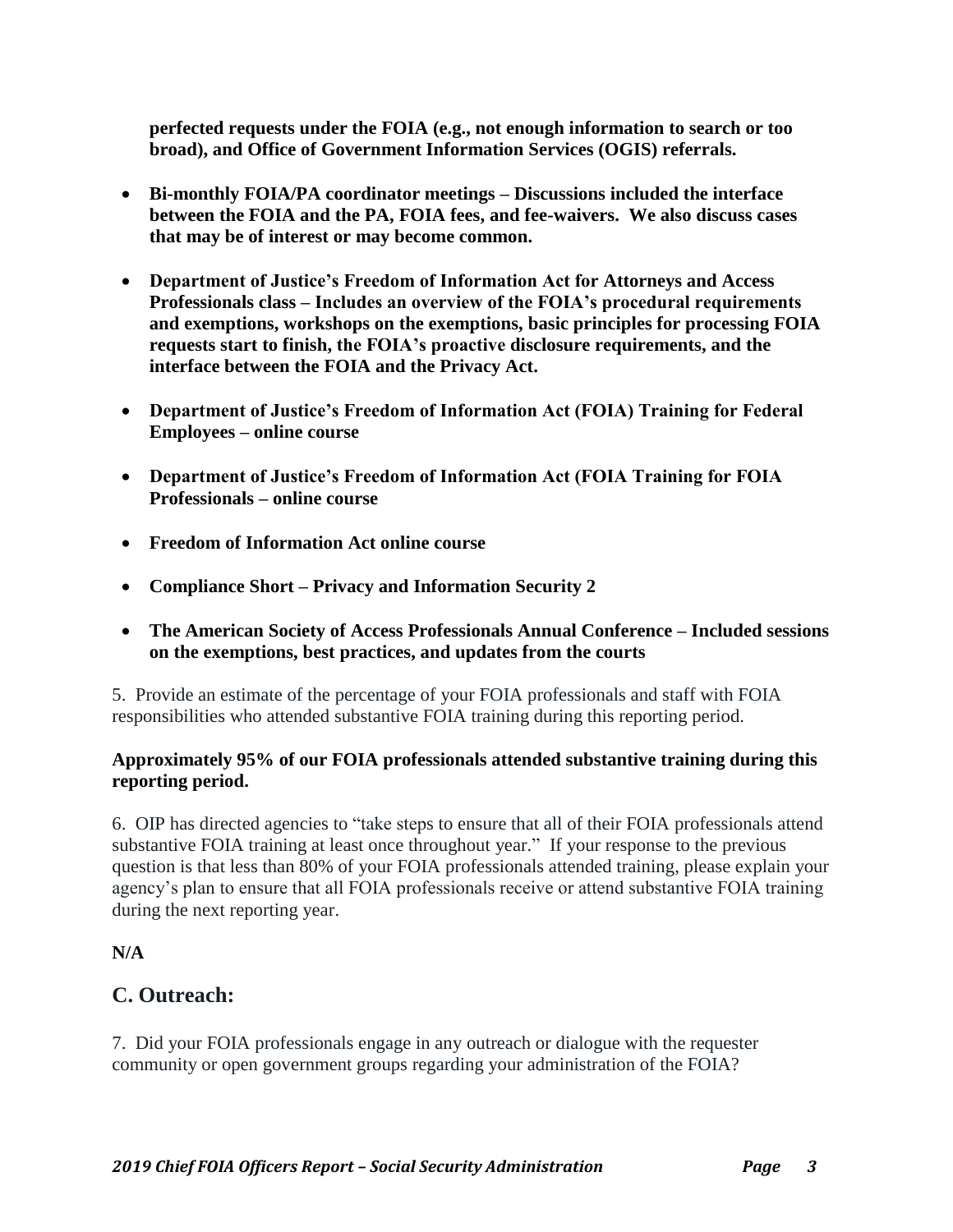**Yes, the Office of Communications' Office of External Affairs (OEA) works with the FOIA professionals to conduct outreach with the requester community and open government groups. Additionally, we work with OEA to post disability application related data proactively. Below are some of the Outreach activities conducted in FY19:**

- **The Open Data Customer Feedback Process provides a mechanism for the public to make suggestions of releases and for SSA to share recent release information.**
- **Information was posted about FOIA and Privacy at the Open Government portal.**

## **D. Other Initiatives:**

8. Describe any efforts your agency has undertaken to inform non-FOIA professionals of their obligations under the FOIA.

- **Office of Privacy and Disclosure staff created and shared a FOIA Outreach Power Point presentation of non-FOIA personnel obligations. We shared this program with the components who provide us with responsive records.**
- **Meeting with Deputy Commissioners to remind them of their respective components' obligations under the FOIA.**
- **In addition to Sunshine Week activities, we interact with non-FOIA professionals on an ongoing basis and take every opportunity to explain the requirements under FOIA.**
- **We provide a copy of relevant FOIA policy and guidance to agency staff.**
- **We provided training to the new FOIA liaisons in various components to include, but not limited to, what constitutes a record, applicable exemptions, how to use the FOIAonline platform to respond to tasks for record searches, the twenty-day response time limitations, and how to calculate fees if applicable.**
- **Non-FOIA professionals are also included in the bi-monthly FOIA/PA Coordinators' meeting where we go over training issues and interesting cases that may become more common.**

9. If there are any other initiatives undertaken by your agency to ensure that the presumption of openness is being applied, please describe them here.

**We take the opportunity each year during Sunshine Week to provide an agency-wide email reminder to our employees. Additionally, we develop posters to draw attention to the importance of openness in government. We also work closely with OEA towards the goal of creating a more open agency through the principles of transparency, participation, and collaboration.**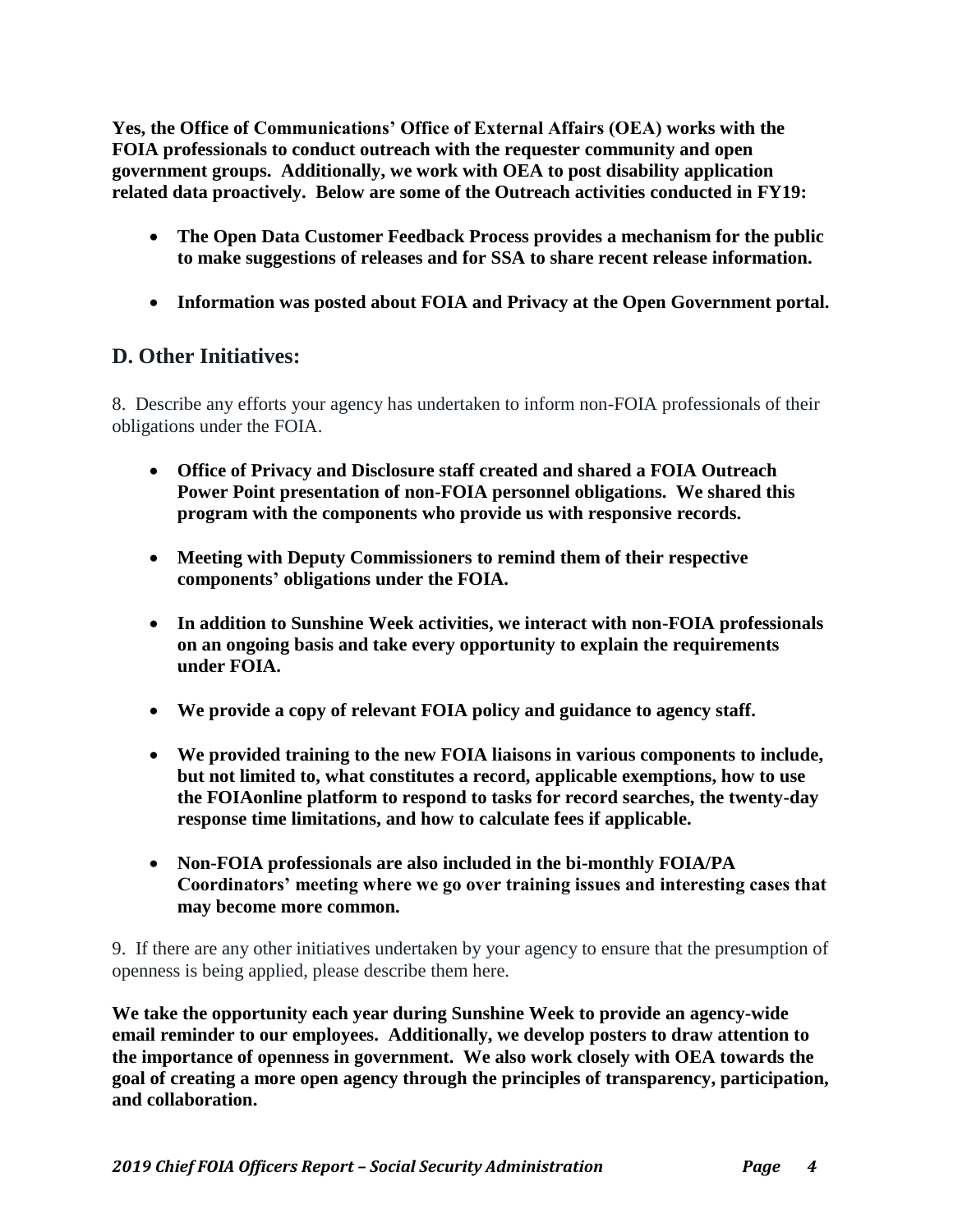## **Section II: Steps Taken to Ensure that Your Agency Has an Effective System in Place for Responding to Requests**

The DOJ's FOIA Guidelines emphasize that "[a]pplication of the proper disclosure standard is only one part of ensuring transparency. Open government requires not just a presumption of disclosure, but also an effective system for responding to FOIA requests." It is essential that agencies effectively manage their FOIA program.

Please answer the following questions to describe the steps your agency has taken to ensure that the management of your FOIA program is effective and efficient. You should also include any additional information that describes your agency's efforts in this area.

1. For Fiscal Year 2019, what was the average number of days your agency reported for adjudicating requests for expedited processing? Please see Section VIII.A. of your agency's Fiscal Year 2019 Annual FOIA Report.

#### **The average number of days we reported to adjudicate any requests for expedited processing is 7.**

2. If your agency's average number of days to adjudicate requests for expedited processing was above ten calendar days, please describe the steps your agency will take to ensure that requests for expedited processing are adjudicated within ten calendar days or less.

#### **N/A**

1. 3. During the reporting period, did your agency conduct a self-assessment of its FOIA program? If so, please describe the methods used, such as reviewing Annual Report data, using active workflows and track management, reviewing and updating processing procedures, etc.

#### **We conducted a self-assessment of our FOIA program by reviewing our Annual Report data and by reviewing our procedures to find efficiencies since we have a smaller staff this year.**

4. The FOIA Improvement Act of 2016 requires additional notification to requesters about the services provided by the agency's FOIA Public Liaison. Please provide an estimate of the number of times requesters sought assistance from your agency's FOIA Public Liaison during FY 2019 (please provide a total number or estimate of the number).

#### **We received 4412 emails to our FOIA Public Liaison mailbox and about 2000 phone calls.**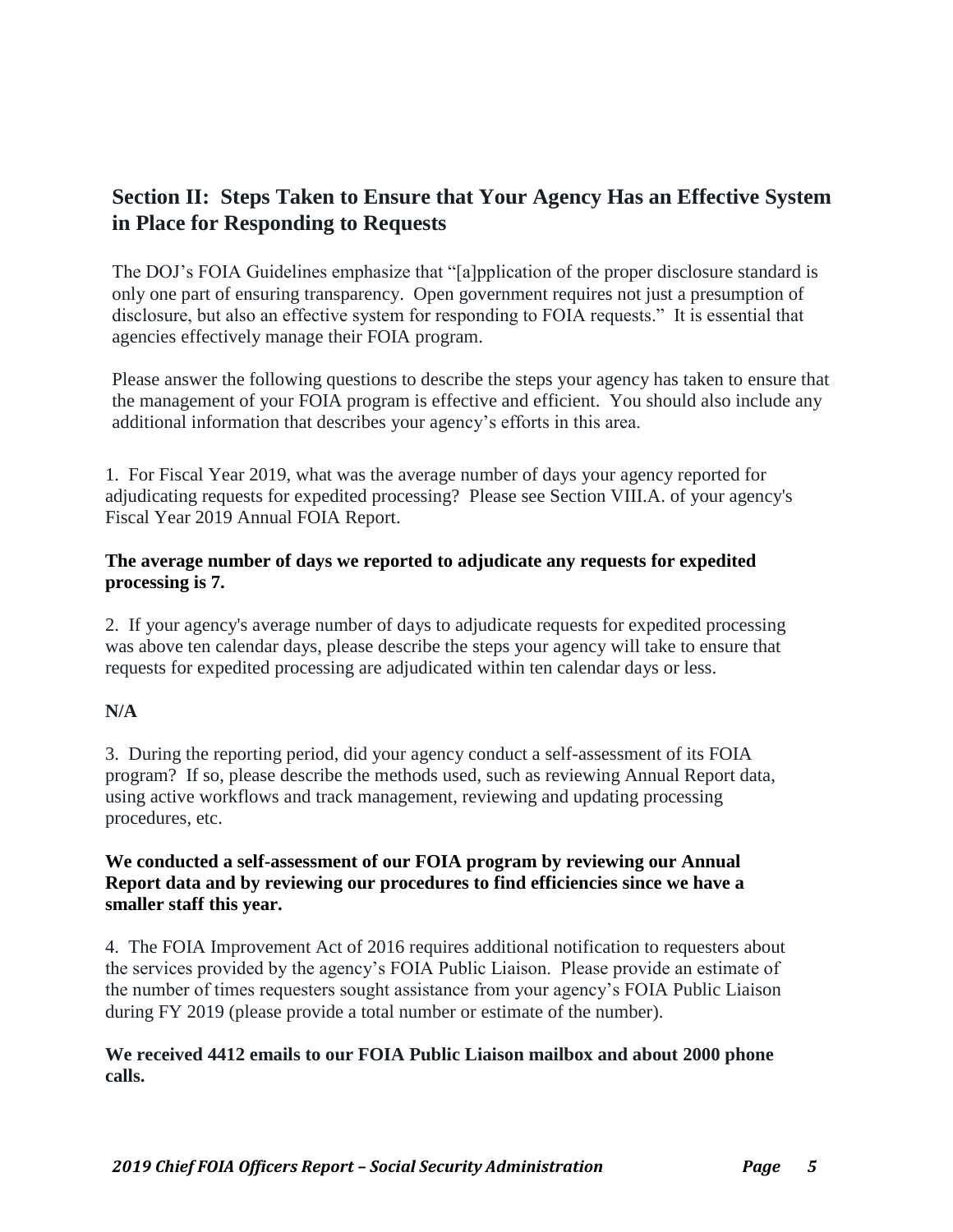5. Please describe the best practices used to ensure that your FOIA system operates efficiently and effectively and any challenges your agency faces in this area.

**We use a multiple track system so that simple and complex cases can be split between appropriate FOIA analysts in a quick, but balanced way based on analysts' expertise to reduce duplicate work and processing time. We utilized the agency's Skills Connect program that matches employees in other components to assist with projects remotely. We also hold regular meetings with each FOIA professional to discuss any issues with requests to head off any processing problems. We continue to use FOIAonline to ease our search communications and upload documents. We also have continued the incoming case review process to catch and eliminate duplicate cases before they are entered into the system. We are also able to better identify items miscategorized as FOIA requests, such as first-party requests.** 

**The main challenges we faced this year are the challenges faced by all the agencies using the FOIAonline software. Multiple updates to the software caused limitations to the functionality of the program, leading to longer response times due to the inability to use FOIAonline.** 

## **Section III: Steps Taken to Increase Proactive Disclosures**

The Department of Justice has long focused on the need for agencies to work proactively to post information online without waiting for individual requests to be received.

Please answer the following questions to describe the steps your agency has taken to increase the amount of material that is available on your agency websites. In addition to the questions below, you should also describe any additional steps taken by your agency to make and improve proactive disclosures of information.

1. Provide examples of material that your agency has proactively disclosed during the past reporting year, including links to the posted material.

**The FOIA staff released 126 documents that are available at <https://www.ssa.gov/foia/readingroom.html> under proactive disclosures. The releases included hearing statistics, training materials, representative payee information, records management self assessments, and Consultative Examiner oversight reports.**

2. Beyond posting new material, is your agency taking steps to make the posted information more useful to the public, especially to the community of individuals who regularly access your agency's website.

**Yes**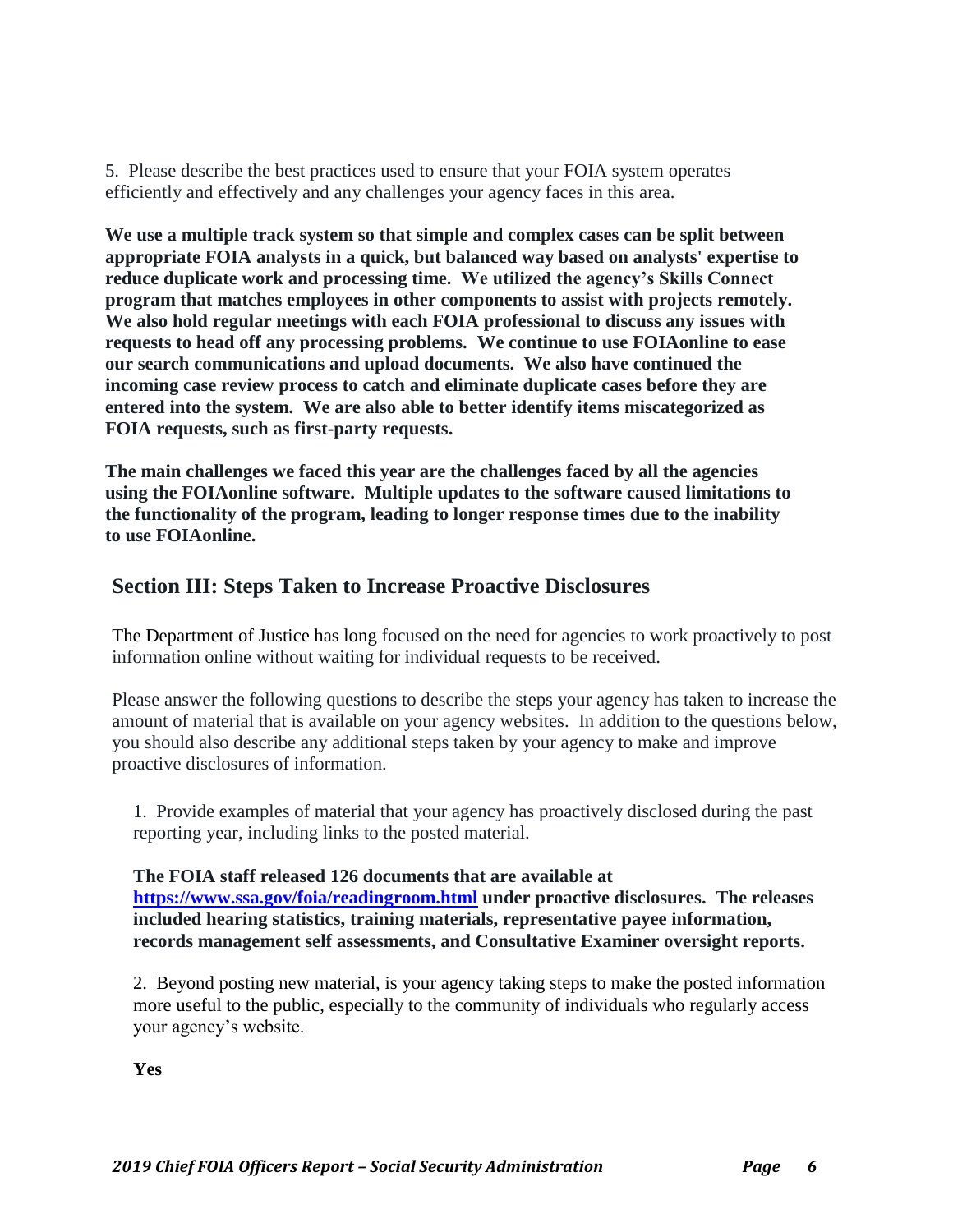3. If yes, please provide examples of such improvements.

#### **We simplified document names so it is clear what documents are posted and available. We began an ongoing project in 2017 to update our FOIA website to make it more organized and user friendly.**

4. Please describe the best practices used to improve proactive disclosures and any challenges your agency faces in that area.

**As stated above, we use the FOIAonline report to identify documents to improve timeliness of posting proactive disclosures. In addition, analysts send released documents that may be appropriate for the library to senior analysts and management to review for posting.**

## **Section IV: Steps Taken to Greater Utilize Technology**

A key component of [FOIA administration is using technology to make information more](http://www.justice.gov/oip/foia_guide09/presidential-foia.pdf)  [accessible.](http://www.justice.gov/oip/foia_guide09/presidential-foia.pdf) In addition to using the internet to make proactive disclosures, agencies should also be exploring ways to utilize technology in responding to requests.

Please answer the following questions to describe how your agency is utilizing technology to improve its FOIA administration and the public's access to information. You should also include any additional information that that describes your agency's efforts in this area.

1. Is your agency leveraging any new technology to facilitate efficiency in its FOIA administration that you have not previously reported? If so, please describe the type of technology.

## **No**

2. OIP issued guidance in 2017 encouraging agencies to regularly review their FOIA websites to ensure that they contain essential resources and are informative and userfriendly. Has your agency reviewed its FOIA website(s) during the reporting period to ensure it addresses the elements noted in the guidance?

## **Yes**

3. Did your agency successfully post all four quarterly reports for Fiscal Year 2019?

**Yes**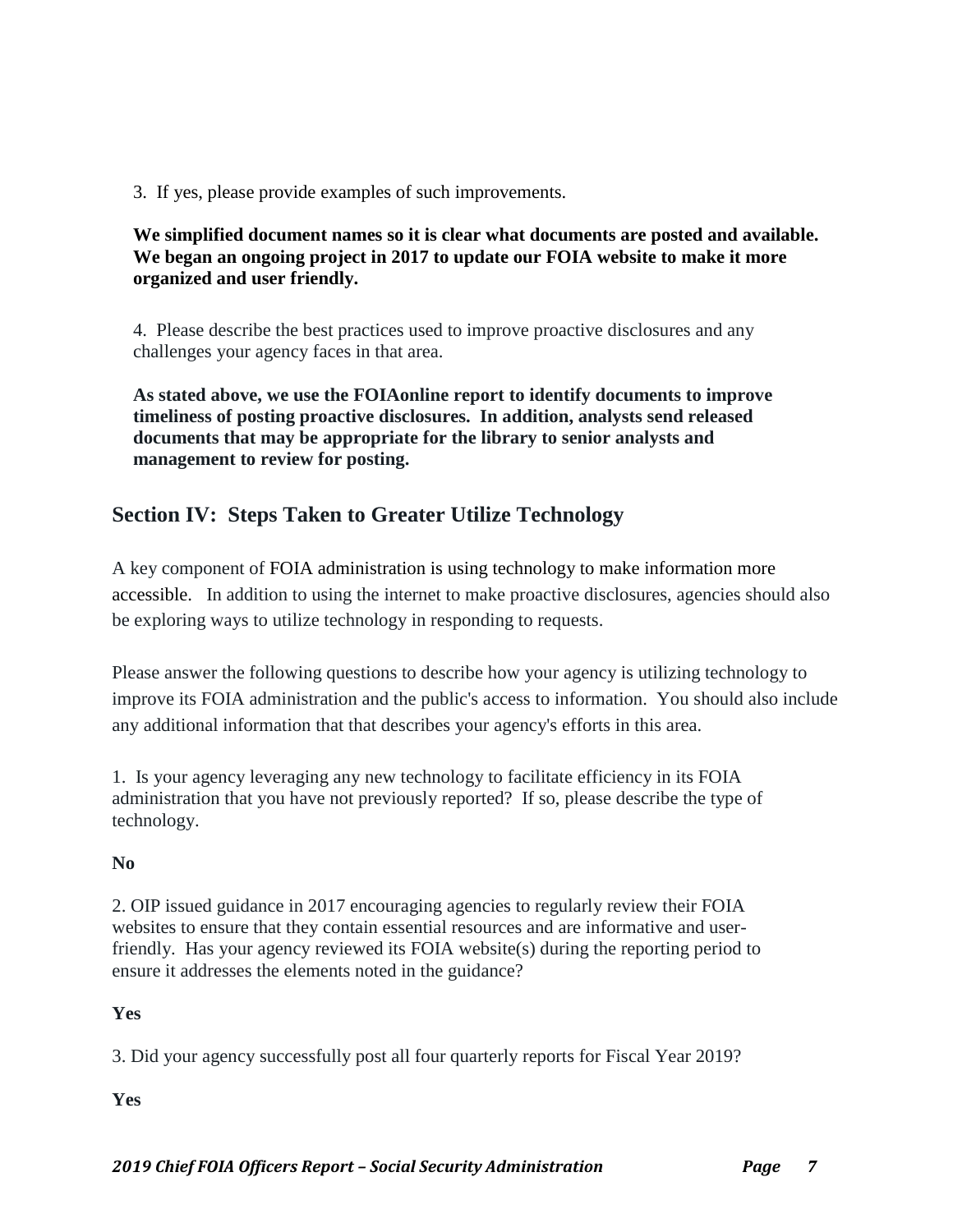4. If your agency did not successfully post all quarterly reports, with information appearing on FOIA.gov, please explain why and provide your agency's plan for ensuring that such reporting is successful in Fiscal Year 2020.

## **N/A**

5. The FOIA Improvement Act of 2016 requires all agencies to post the raw statistical data used to compile their Annual FOIA Reports. Please provide the link to this posting for your agency's Fiscal Year 2018 Annual FOIA Report and, if available, for your agency's Fiscal Year 2019 Annual FOIA Report.

#### <https://www.ssa.gov/foia/annualreports.html>

6. Please describe the best practices used in greater utilizing technology and any challenges your agency faces in that area.

**Use of the FOIAonline software to respond to requesters using secure email has been a great improvement to our process. The FOIAonline software also allowed us to utilize SSA's SkillsConnect program to obtain temporary assistance from employees in other SSA offices with the processing of our FOIA caseload.**

## **Section V: Steps Taken to Improve Timeliness in Responding to Requests and Reducing Backlogs**

The Department of Justice has emphasized the importance of improving timeliness in responding to requests. This section of your Chief FOIA Officer Report addresses both time limits and backlog reduction. Backlog reduction is measured both in terms of numbers of backlogged requests or appeals and by looking at whether agencies closed their ten oldest requests, appeals, and consultations.

For the figures required in this Section, please use the numbers contained in the specified sections of your agency's 2018 Annual FOIA Report and. When applicable, your agency's 2019 Annual FOIA Report.

## **A. Simple Track:**

Section VII.A of your agency's Annual FOIA Report, entitled "FOIA Requests – Response Time for All Processed Requests," includes figures that show your agency's average response times for processed requests. For agencies utilizing a multi-track system to process requests, there is a category for "simple" requests, which are those requests that are placed in the agency's fastest (non-expedited) track, based on the low volume and/or simplicity of the records requested.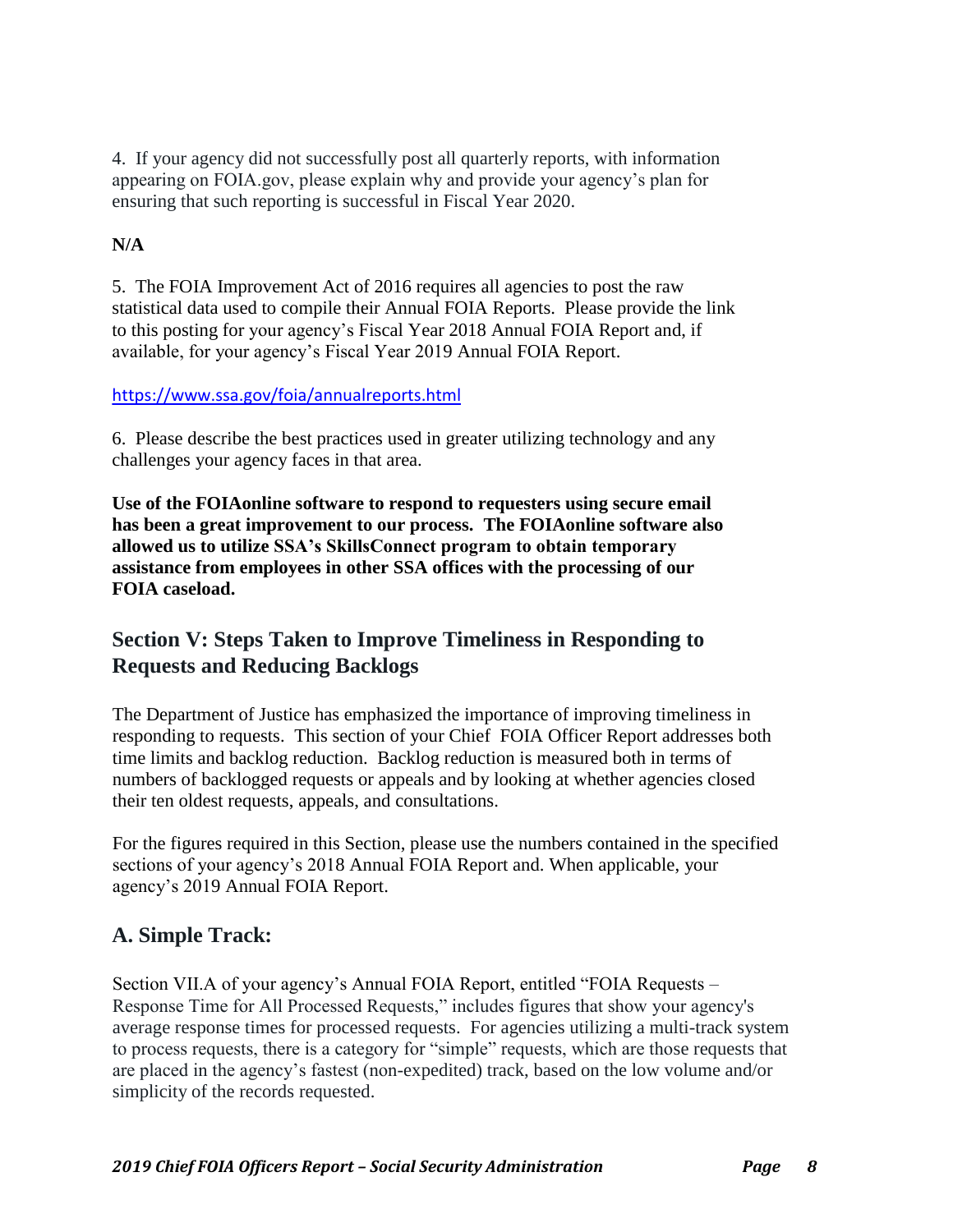1. Does your agency utilize a separate track for simple requests?

#### **Yes**

2. If your agency uses a separate track for simple requests, was the agency overall average number of days to process simple requests twenty working days or fewer?

## **Yes**

3. Please provide the percentage of requests processed by your agency in Fiscal Year 2018 that were placed in your simple track.

## **96.26%**

4. If your agency does not track simple requests separately, was the average number of days to process all non-expedited requests twenty working days or fewer?

## **N/A**

## **B. Backlogs:**

Section XII.A of your agency's Annual FOIA Report, entitled "Backlogs of FOIA Requests and Administrative Appeals" shows the numbers of any backlogged requests or appeals from the fiscal year. You should refer to these numbers from your Annual FOIA Reports for both Fiscal Year 2018 and Fiscal Year 2019 when completing this section of your Chief FOIA Officer Report.

## **Backlogged Requests**

5. If your agency had a backlog of requests at the close of Fiscal Year 2019, did that backlog decrease as compared with the backlog reported at the end of Fiscal Year 2018?

## **Yes**

6. If not, did your agency process more requests during Fiscal Year 2019 than it did in Fiscal Year 2018?

## **N/A**

7. If your agency's request backlog increased during Fiscal Year 2019, Please explain why and describe the causes that contributed to your agency not being able reduce its backlog. When doing so, please also indicate if any of the following were contributing factors:

• An increase in the number of incoming requests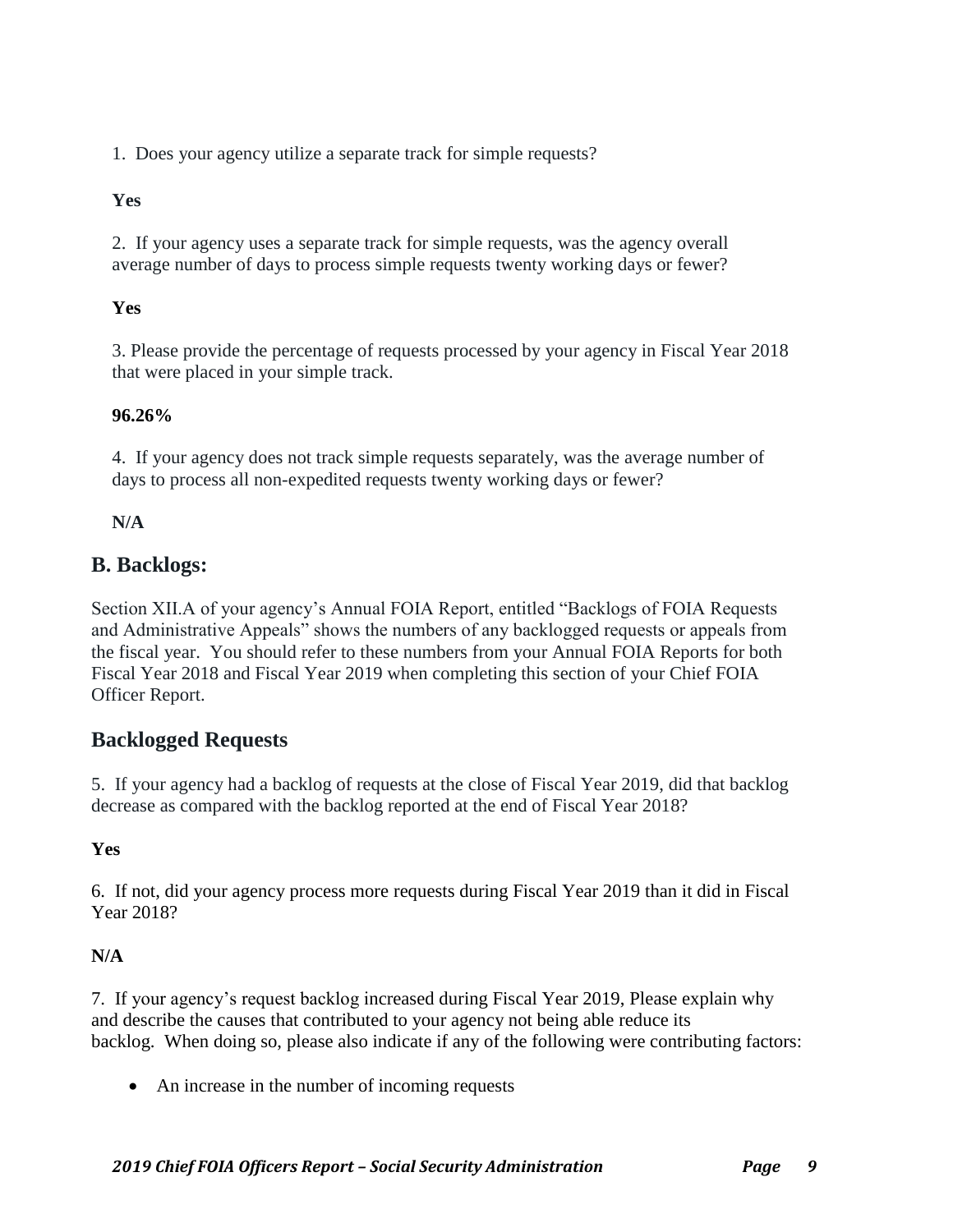- A loss of staff
- An increase in the complexity of the requests received. If possible, please provide examples or briefly describe the requests contributing to your backlog increase.
- Any other reasons please briefly describe or provide examples when possible.

## **N/A**

8. If you had a request backlog please report the percentage of requests that make up the backlog out of the total number of requests received by your agency in Fiscal Year 2018.

## **SSA's backlog percentage for Fiscal Year 2019 is 0.58%.**

## **Backlogged Appeals**

9. If your agency had a backlog of appeals at the close of Fiscal Year 2019, did that backlog decrease as compared with the backlog reported at the end of Fiscal Year 2018?

## **Yes**

10. If not, did your agency process more appeals during Fiscal Year 2019 than it did during Fiscal year 2018?

## **N/A**

11. If your agency's appeal backlog increased during Fiscal year 2018, please explain why and describe the causes that contributed to your agency not being able reduce its backlog. When doing so, please also indicate if any of the following were contributing factors:

- An increase in the number of incoming appeals
- A loss of staff
- An increase in the complexity of the requests received. If possible, please provide examples or briefly describe the types of complex requests contributing to your backlog increase.
- Any other reasons please briefly describe or provide examples when possible.

## **N/A**

12. If you had an appeal backlog please report the percentage of appeals that make up the backlog out of the total number of appeals received by your agency in Fiscal Year 2019. If your agency did not receive any appeals in Fiscal Year 2019 and/or has no appeal backlog, please answer with "N/A."

#### **SSA's appeal backlog percentage for fiscal year 2019 is 2.04%.**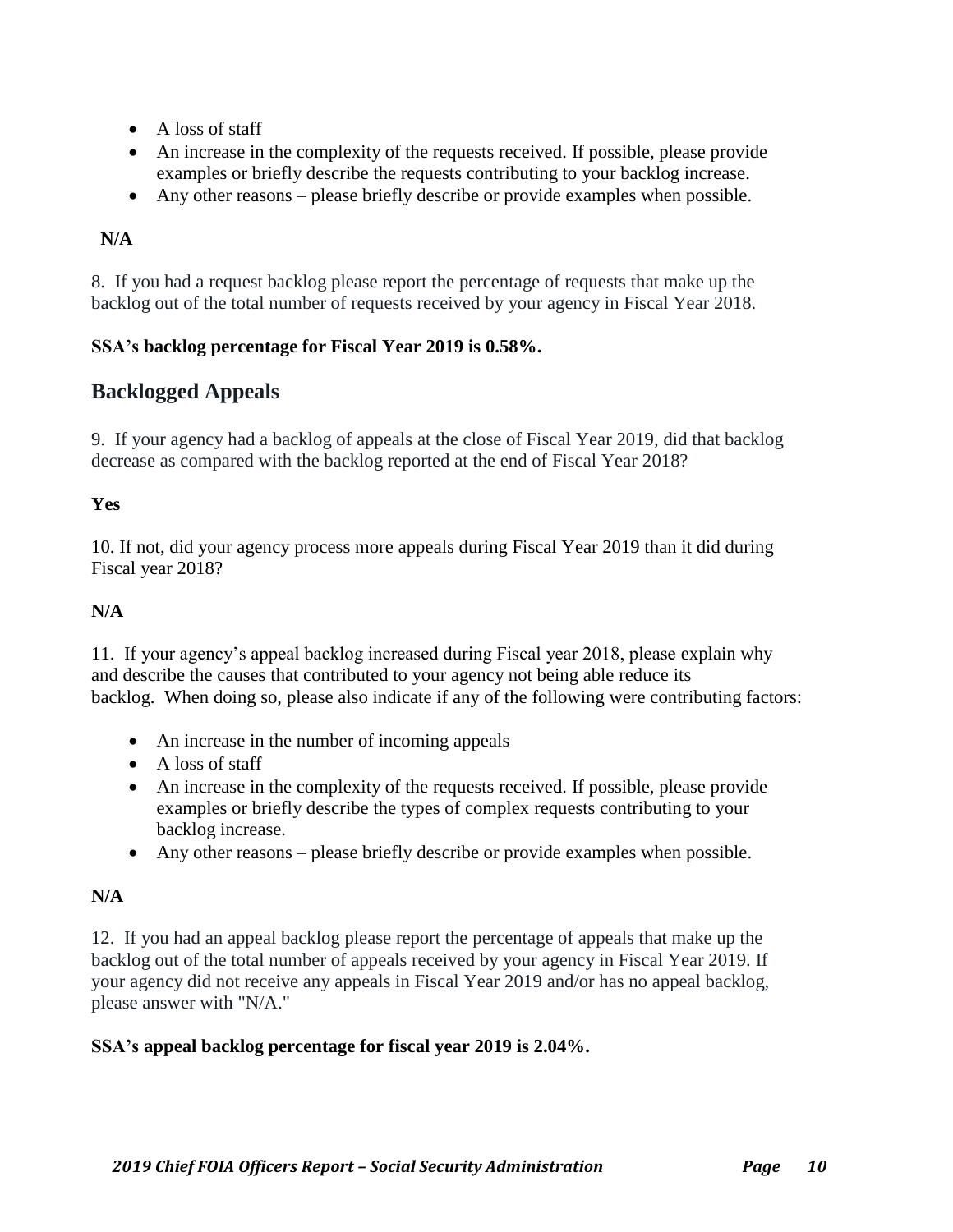## **C. Backlog Reduction Plans:**

13. In the 2019 guidelines for Chief FOIA Officer Reports, any agency with a backlog of over 1000 requests in Fiscal Year 2018 was asked to provide a plan for achieving backlog reduction in the year ahead. Did you agency implement a backlog reduction plan last year? If so, describe your agency's efforts in implementing this plan and note if your agency was able to achieve backlog reduction in Fiscal Year 2019?

#### **N/A**

14. If your agency had a backlog of more than 1,000 requests in Fiscal Year 2019, what is your agency's plan to reduce this backlog during Fiscal Year 2020?

**N/A**

## **D. Status of Ten Oldest Requests, Appeals, and Consultations:**

Section VII.E, entitled "Pending Requests – Ten Oldest Pending Requests," Section VI.C.(5), entitled "Ten Oldest Pending Administrative Appeals," and Section XII.C., entitled "Consultations on FOIA Requests – Ten Oldest Consultations Received from Other Agencies and Pending at Your Agency," show the ten oldest pending requests, appeals, and consultations. You should refer to these numbers from your Annual FOIA Reports for both Fiscal Year 2018 and Fiscal Year 2019 when completing this section of your Chief FOIA Officer Report.

## **OLDEST REQUESTS**

15. In Fiscal Year 2019, did your agency close the ten oldest requests that were reported pending in your Fiscal Year 2018 Annual FOIA Report?

#### **Yes**

16. If no, please provide the number of these requests your agency was able to close by the end of the fiscal year, as listed in Section VII.E of your Fiscal Year 2018 Annual FOIA Report. If you had less than ten total oldest requests to close, please indicate that.

#### **N/A**

17. Beyond work on the ten oldest requests, please describe any steps your agency took to reduce the overall age of your pending requests.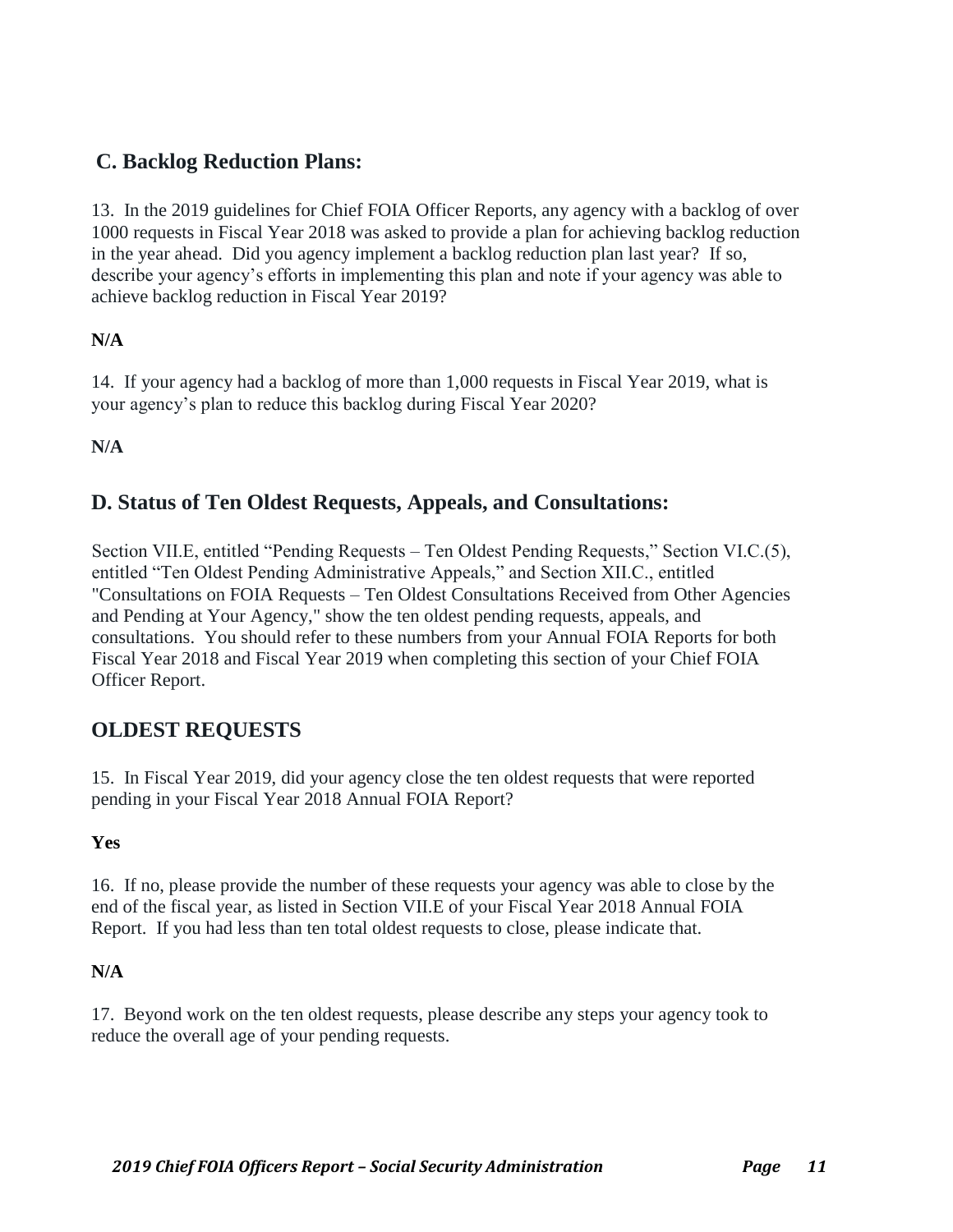**We utilized the agency's Skills Connect program to gather some detailees to assist with the Simple cases, freeing up the experienced analysts to work on their oldest Complex and Appeal cases.**

## **TEN OLDEST APPEALS**

18. In Fiscal Year 2019, did your agency close the ten oldest appeals that were reported pending in your Fiscal Year 2017 Annual FOIA Report?

#### **Yes**

19. If no, please provide the number of these appeals your agency was able to close by the end of the fiscal year, as listed in Section VII.C.(5) of your Fiscal Year 2018 Annual FOIA Report. If you had less than ten total oldest appeals to close, please indicate that.

#### **N/A**

21. Beyond work on the 10 oldest appeals, please describe any steps your agency took to reduce the overall age of your pending appeals.

**We utilized the agency's Skills Connect program to gather some detailees to assist with the Simple cases, freeing up the experienced analysts to work on their oldest Complex and Appeal cases.**

## **TEN OLDEST CONSULTATIONS**

22. In Fiscal Year 2019, did your agency close the ten oldest consultations that were reported pending in your Fiscal Year 2018 Annual FOIA Report?

## **N/A**

23. If no, please provide the number of these consultations your agency was able to close by the end of the fiscal year, as listed in Section XII.C. of your Fiscal Year 2018 Annual FOIA Report. If you had less than ten total oldest consultations to close, please indicate that.

#### **N/A**

## **E. Additional Information on Ten Oldest Requests, Appeals, and Consultations & Plans:**

23. Briefly explain any obstacles your agency faced in closing its ten oldest requests, appeals, and consultations from Fiscal Year 2018.

**N/A**